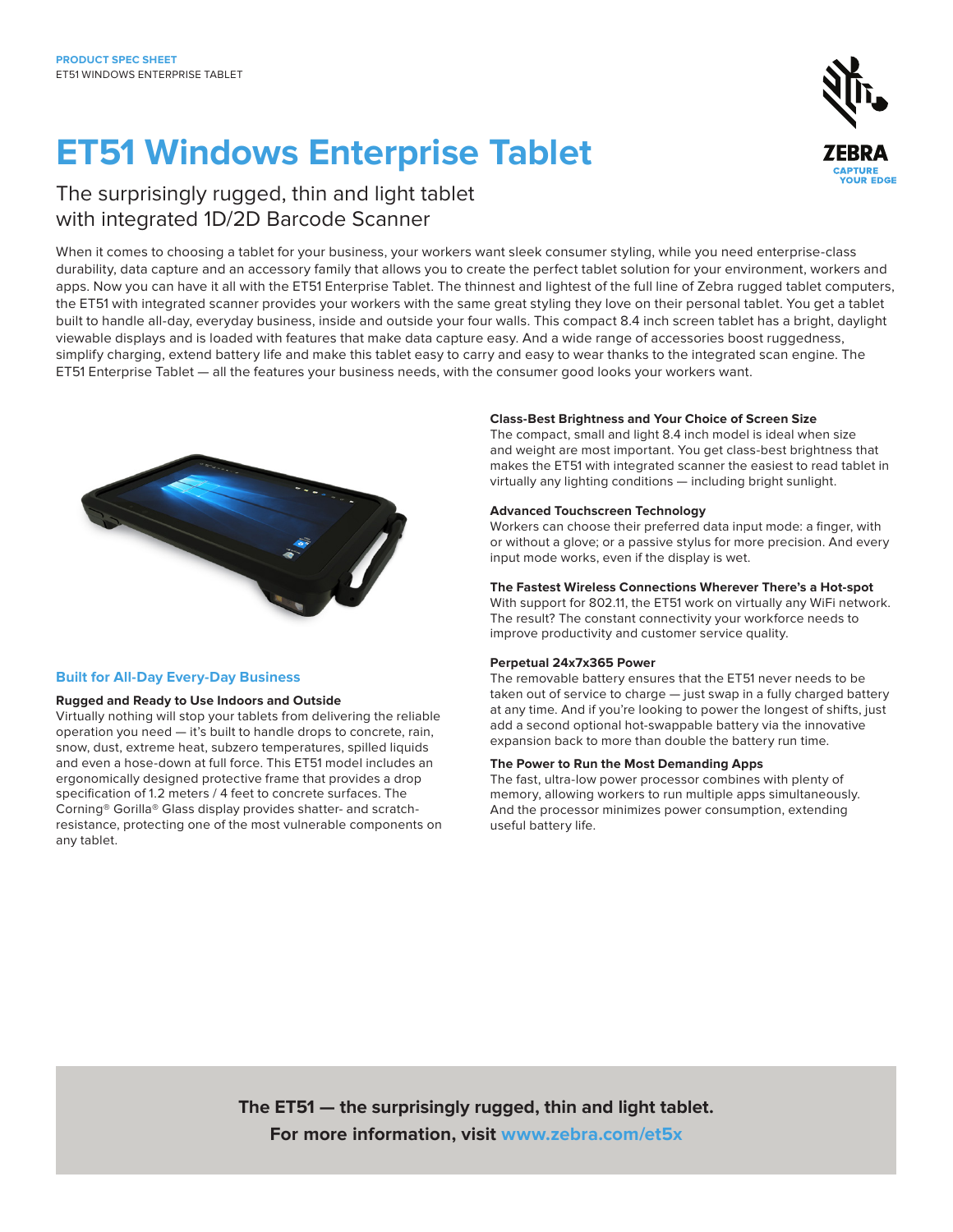#### **Advanced Data Capture**

#### **Advanced Enterprise-Class Scanning**

The Zebra enterprise-class SE4710 scan engine integrated into the ET51 offers 1D and 2D bar code scannig capabillities for multiple user environments such as Retail and Operations. The Left and Right triggers provide ambidextrous operation while the hand strap provides stability and comfort for the user. And for occasional imaging, just use the integrated 8MP rear-facing color camera.\* Our scanners offer PRZM Intelligent Imaging and the advanced algorithms that Zebra is famous for, providing your workers with first-time, every-time, fast capture of virtually any 1D or 2D barcode, in any condition — damaged, dirty or poorly printed.

#### **Video Calls for On-The-Spot Help**

The integrated 2MP front camera enables video calling over the WiFi, allowing your workers to get instant help from a remote expert, co-worker or supervisor.

#### **Customize Your Tablet Solution with an Unmatched Accessory Family**

#### **The Most Charging Options**

Charging solutions that mount on a wall or sit on a desktop enable charging anywhere in your facility. The unique ShareCradle provides space- and cost-efficiencies in the backroom by providing a common base to charge all your Zebra mobile computers and tablets — just insert the right cups for your devices in the charge bays. And docking station charging solutions available for either the standalone tablet or the tablet inside the rugged frame offer three USB ports, Ethernet and HDMI, providing all the connectivity you need to use the ET51 as a desktop solution and more. It is also possible to charge the ET51/ET56 tablets via the side USB-C port when a simpler charging solution is needed.

#### **Innovative Expansion Back to Add New Features**

Simply replace the standard battery back with a compatible Expansion Back that adds a rotating hand strap and support for an auxiliary battery. The optional hot swappable battery can be added to any Expansion Back for around-the-clock power.

#### **Mobile Point of Sale (mPOS) Support via Zebra Payment Expansion Backs**

The new ET51 8" tablet with integrated scanner also supports thirdparty payment expansion backs available from MTI to enable a fully mobile payment (mPOS) solution. Ingenico, Verifone, PAX and Miura payment terminals are supported, as well as magnetic swipe (MSR) and Smartcard reader options.

Simply remove the battery door cover from the ET51 and attach the Zebra Expansion Back to enable mobile payments on the ET51. These products are fulfilled through MTI.

Learn more about mPOS solutions on [MTI's eCommerce site](https://www.armoractive.com/products/zebra-tablet-case.aspx).

#### **Unsurpassed Service**

#### **Extraordinary 'Cover Everything' Service**

Zebra OneCare® sets the industry standard for repair services, keeping your ET51 with integrated scanner tablets up, running at peak performance — and in like new condition. Choose the level of service that fits your needs and your budget. And no matter which level you choose, you get comprehensive coverage that literally covers everything — normal wear and tear and accidental damage. And since nobody knows our products better than we do, you get unparalleled from-the-manufacturer expertise.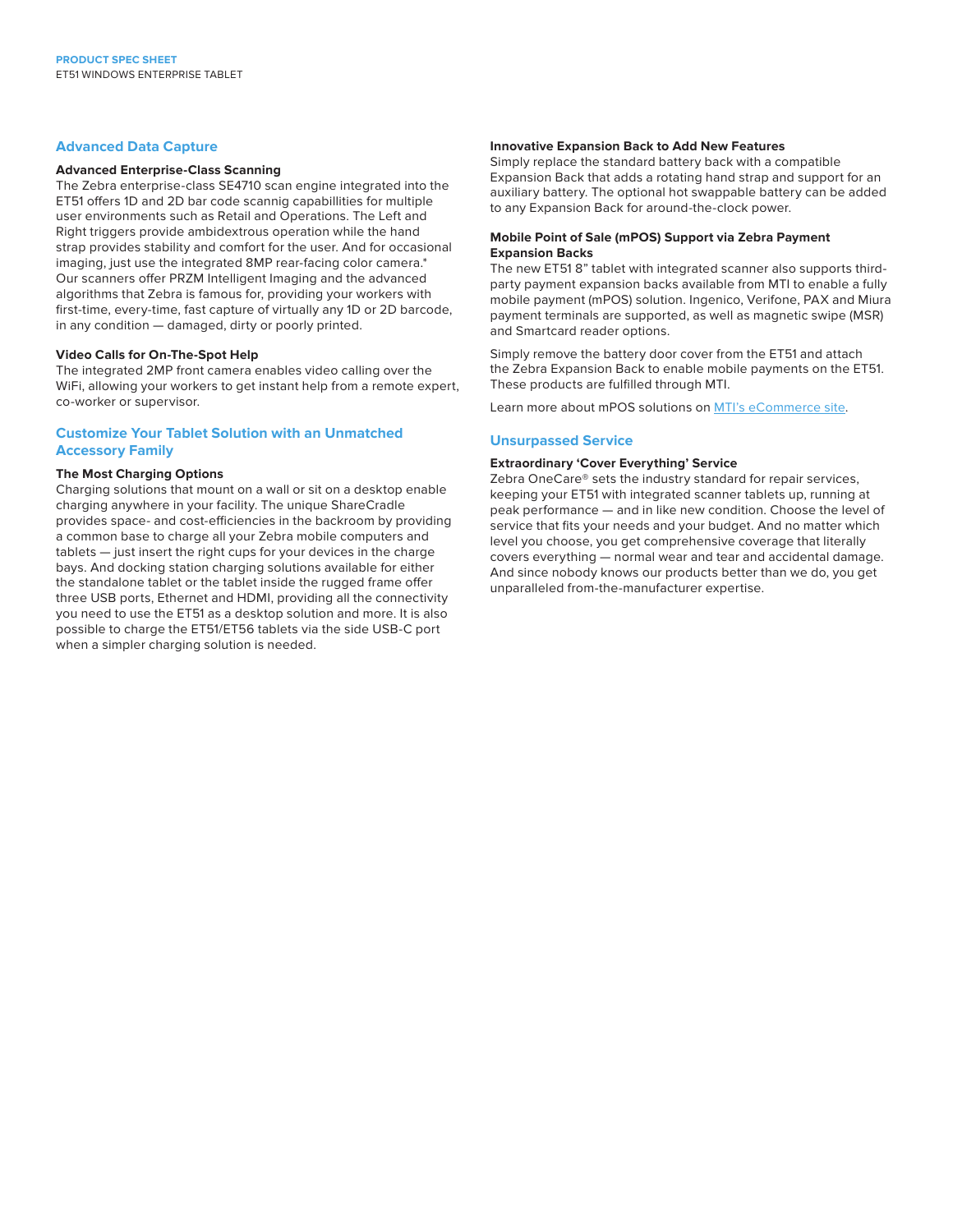## **Specifications**

| <b>Physical Characteristics</b>    |                                                                                                                                                                                                                                                                                                                 |
|------------------------------------|-----------------------------------------------------------------------------------------------------------------------------------------------------------------------------------------------------------------------------------------------------------------------------------------------------------------|
| <b>Dimensions</b>                  | 8.4 in. tablet: 9.7 in. W x 6.5 in. H x 1.1 in. D<br>246 mm W x 164 mm H x 27 mm D                                                                                                                                                                                                                              |
| Weight                             | 740 grams / 1.6 lbs                                                                                                                                                                                                                                                                                             |
| <b>Display</b>                     | 8.4 in.: 21.3 cm; 720 nits<br>Supports up to 2560x1600;<br>Corning Gorilla Glass; daylight viewable                                                                                                                                                                                                             |
| <b>Touch Panel</b>                 | Capacitive 10 point multi-touch                                                                                                                                                                                                                                                                                 |
| <b>Keyboard Options</b>            | Virtual: Bluetooth®                                                                                                                                                                                                                                                                                             |
| <b>Expansion</b>                   | Integrated connector to easily add accessories                                                                                                                                                                                                                                                                  |
| Connectivity                       | USB-C, Rugged connector for use with rugged<br>dock (charge and data)                                                                                                                                                                                                                                           |
| <b>Notification</b>                | LED flash; barcode decode;** camera LED indicator                                                                                                                                                                                                                                                               |
| Audio                              | Stereo speakers and dual front-facing microphones                                                                                                                                                                                                                                                               |
| <b>Performance Characteristics</b> |                                                                                                                                                                                                                                                                                                                 |
| CPU                                | Intel Atom E3940 quad core 1.6 GHz (Turbo<br>Frequency = 1.8 GHz) Frequency supports 64 bit OS                                                                                                                                                                                                                  |
| <b>Operating System</b>            | Windows 10 IoT Enterprise                                                                                                                                                                                                                                                                                       |
| Memory                             | Standard Memory configuration: 4GB LPDDR4 RAM;<br>64GB eMMC Flash; User accessible micro SDXC<br>card slot (standard supports up to 200GB) Extra<br>Memory Configuration: 8GB LPDDR4 RAM; 128GB<br>eMMC Flash                                                                                                   |
| <b>User Environment</b>            |                                                                                                                                                                                                                                                                                                                 |
| <b>Operating Temp.</b>             | -4° F to 122° F/-20° C to 50° C                                                                                                                                                                                                                                                                                 |
| <b>Storage Temp.</b>               | -4° F to 140 ° F/-20° C to 60° C                                                                                                                                                                                                                                                                                |
| <b>Drop Specification</b>          | Standard: 4 ft. / 1.2 m to concrete or 5 ft. / 1.5 m to<br>plywood                                                                                                                                                                                                                                              |
| <b>Sealing</b>                     | <b>IP65</b>                                                                                                                                                                                                                                                                                                     |
| <b>Vibration</b>                   | Random: 0.02 <sup>2</sup> /Hz, 20Hz to 2khz 4g RMS 1 hour<br>per axis                                                                                                                                                                                                                                           |
| <b>Humidity</b>                    | 10% to 90% non-condensing                                                                                                                                                                                                                                                                                       |
| Power                              |                                                                                                                                                                                                                                                                                                                 |
| <b>Battery User Profile</b>        | Ample power for a full shift; continuous operation is<br>enabled with the secondary optional battery                                                                                                                                                                                                            |
| <b>Battery</b>                     | 3300 mAh 7.6V rechargeable Li-lon; user<br>replaceable (25 Whr)<br>Optional hot swappable 7.2V @ 3400mAh (24.4Whr)<br>USB-C charging: Supports USB-PD (Power Delivery)<br>charging on USB-C connector up to 18W (9V<br>and 12V modes) via Zebra's power supply (PWR-<br>WUA5V12W0) and cable (CBL-TC2X-USBC-01) |
| <b>Data Capture</b>                |                                                                                                                                                                                                                                                                                                                 |
| <b>Scanning</b>                    | Integrated SE4710 standard range 1D / 2D scan<br>engine                                                                                                                                                                                                                                                         |
| <b>Rear Camera</b>                 | Image capture: 8MP auto-focus camera with user<br>controllable LED flash, illumination and aiming;<br>photographs, video, signatures and documents                                                                                                                                                              |

| Data Capture (continued)           |                                                                                                                                                                      |
|------------------------------------|----------------------------------------------------------------------------------------------------------------------------------------------------------------------|
| <b>Front Camera</b>                | 2MP 1080p full HD optimized for video<br>collaboration and low lighting conditions                                                                                   |
| Video                              | 1080p (Full HD, 1920 x 1080), Frame rate = 30fps                                                                                                                     |
| <b>Wireless Communications</b>     |                                                                                                                                                                      |
| WiFi (WLAN)                        | 802.11 a/b/g/n/ac/r/k/v; dual band 2x2 MIMO for<br>transmit and receive                                                                                              |
| <b>Bluetooth (WPAN)</b>            | Class 1, Bluetooth v4.2 (Bluetooth LE)                                                                                                                               |
| <b>GPS</b>                         | GNSS supports GPS, Galileo and Glonass with LTO<br>technology for Assisted-GPS without sacrificing<br>autonomous operation                                           |
| <b>NFC</b>                         | P2P: ISO 18092; Reader/Writer: ISO 14443 -A-B,<br>MIFARE, FeliCa®, ISO 15693, NFC Forum Tag Types<br>1 to 4; Card emulation: ISO 14443 -A-B-B', MIFARE,<br>FeliCa RF |
| Sensors                            |                                                                                                                                                                      |
| Gyroscope                          | Maintains orientation based on principles of<br>conservation of angular momentum                                                                                     |
| <b>Motion Sensor</b>               | 3-axis accelerometer that enables motion sensing<br>applications for dynamic screen orientation and<br>power management                                              |
| <b>Ambient Light Sensor</b>        | Automatically adjusts display brightness, keypad<br>and display backlight                                                                                            |
| <b>Electronic Compass</b>          | Independent - does not depend on GNSS                                                                                                                                |
| <b>Peripherals and Accessories</b> |                                                                                                                                                                      |
|                                    | Accessories include: ShareCradles (4-slot); docking stations; single slot charge<br>or charge/communication cradles; 4-slot optional battery charger; expansion      |

or charge/communication cradles; 4-slot optional battery charger; expansion back with accessories like hand strap and optional battery bay; passive stylus and USB-C charging (see specs).

#### **Regulatory**

 $\overline{a}$ 

L.

For Regulatory information, please visit [www.zebra.com/et5X](http://www.zebra.com/et5x)

#### **Warranty**

Subject to the terms of Zebra's hardware warranty statement, the ET51 Enterprise Tablet is warranted against defects in workmanship and materials for a period of 1 (one) year from the date of shipment. For complete warranty statement, go to:<http://www.zebra.com/warranty>

#### **Recommended Services**

Zebra OneCare Select and Essential Support Services [\(www.zebra.com/](http://www.zebra.com/zebraonecare) [zebraonecare](http://www.zebra.com/zebraonecare)) maximize the availability and productivity of your devices. Features include 24/7 technical support, device diagnostics, comprehensive coverage, advance replacement and software updates. Optional Visibility Services are available.

#### **Footnotes**

The integrated 8MP color camera does not offer PRZM, Zebra's advanced scanning algorithms or Intelligent Document Capture. Those options are only available on Zebra scanners that are integrated via the expansion pack and Zebra's Bluetooth scanners, such as the RS6000 ring scanner, the CS4070 pocketable companion scanner and Bluetooth handheld scanners.

#### **Markets and Applications**

#### **Retail**

- Inventory management
- Assisted selling
- Price verification • Mobile Point-of-Sale
- Line busting

#### **Field Service**

- Mobile dispatch
- Work order management
- Asset tracking
- Maintenance/ inspection
- Meter reading

#### **Field Sales**

- Route accounting/ DSD
- Customer relations
- Pre-sales/order management
- Merchandising/ survey
- Mobile payment

#### **Warehouse and Distribution**

- Warehouse and yard management
- Returns processing
- EDI transactions

#### **Manufacturing**

- Inventory management
- Supply-line replenishment
- Safety testing
- Maintenance/repair
- Compliance verification
- Receiving/put away/ shipping